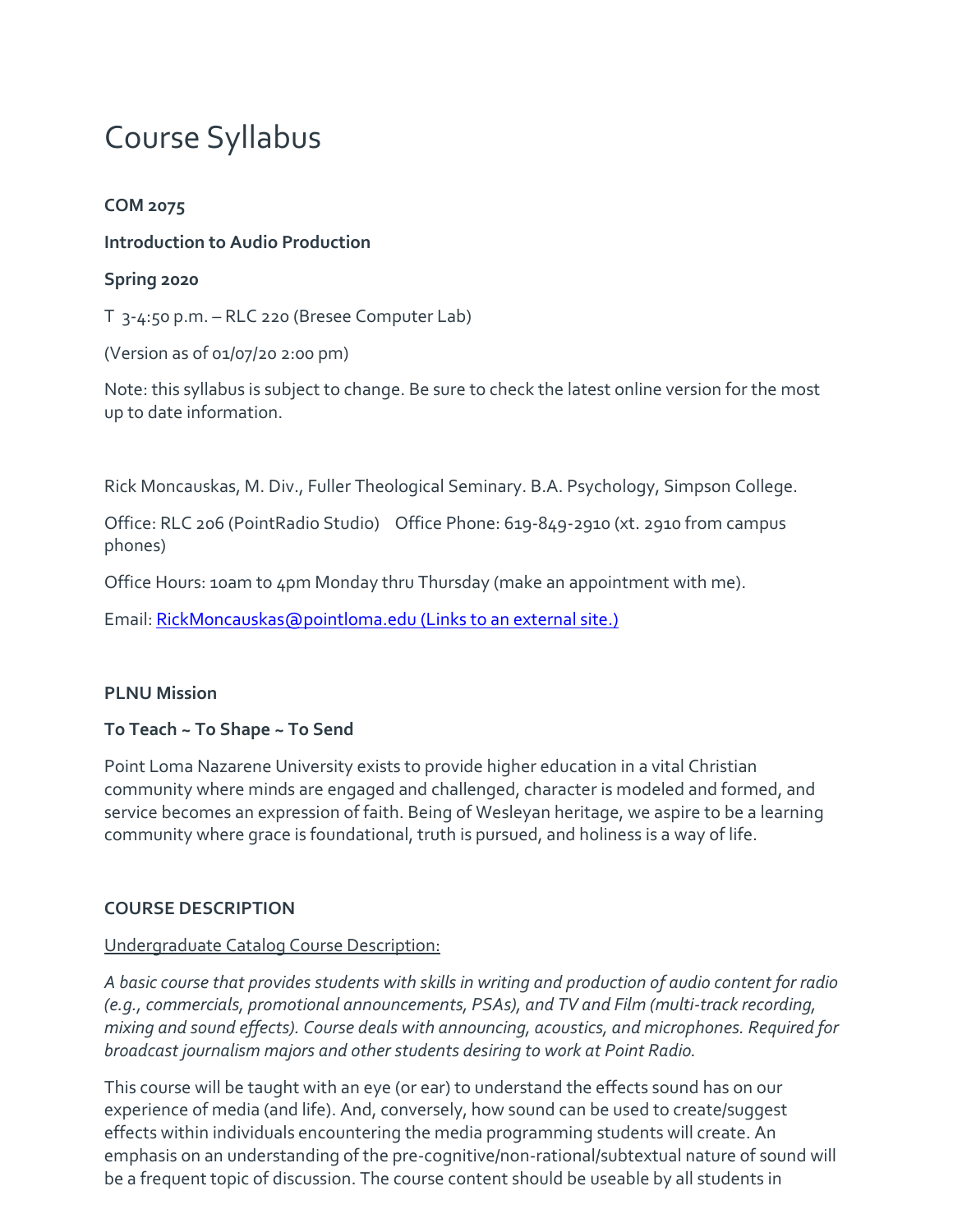relation to media consumption and construction, even if a career in this field is not contemplated.

#### Learning Outcomes:

By the end of this semester, you should be able to:

- Demonstrate technical skills of digital audio recording and editing.
- Correctly and creatively write and produce a radio commercial; a program promotional announcement and a seven minute podcast.
- Evidence collaborative abilities by working in an audio production team.
- Demonstrate a beginning/developing appreciation for the psychological power of sound/audio to influence emotional involvement in radio/audio/media/film programming and to be able to identify many of the techniques used to create those emotional/psychological effects.
- Demonstrate a beginning understanding of the role of the "aesthetics of narrative" as a tool for encouraging audience involvement in radio/audio programming.

#### Required Text:

Alten, S. R. (2012) First Edition. *Working with Audio*. Course Technology, Cengage Learning, Boston, Ma.

#### Course Requirements:

- All assignments must be uploaded to Canvas before the beginning of class on the dates indicated in Canvas. Audio projects must be correctly exported in MP3 format from Audition for uploading to Canvas. Assignments that are late or submitted in any other manner or format than MP3 will not be accepted and **will receive zero points.** (Note: this is the OFFICIAL policy of this professor and this course.)
- Three editing workstations, mics and headsets are available for your use in the PointRadio Studio. Because audio workstations may be shared with other classes, plan ahead and schedule production and editing time early. Editing stations are only available at posted days and times that coincide with the days and times the TV studio is open (normally: Monday thru Thursday 10 am to 11pm & 3pm to 5pm on Friday. Closed Saturday, Sunday and school holidays.). Other possible times are limited to when the library is open. There is no access to the PointStudios when the library is closed. The inability to secure equipment or editing time due to lack of planning is not an excuse for not completing an assignment. Portable digital audio recorders are also available for check-out from the TV studio across the hall.
- All students must use Adobe Audition to complete assignments in this class. Demonstrating competency in this program is part of your grade. Using other equipment or software is unacceptable and puts the quality of your productions and, thus, your grade at risk. (You should use Fission to check your projects before you turn them in.)
- Students are expected to complete assigned readings by the dates they are due and to be prepared to discuss and/or present on those topics in class. Reading quizzes will be given throughout the semester.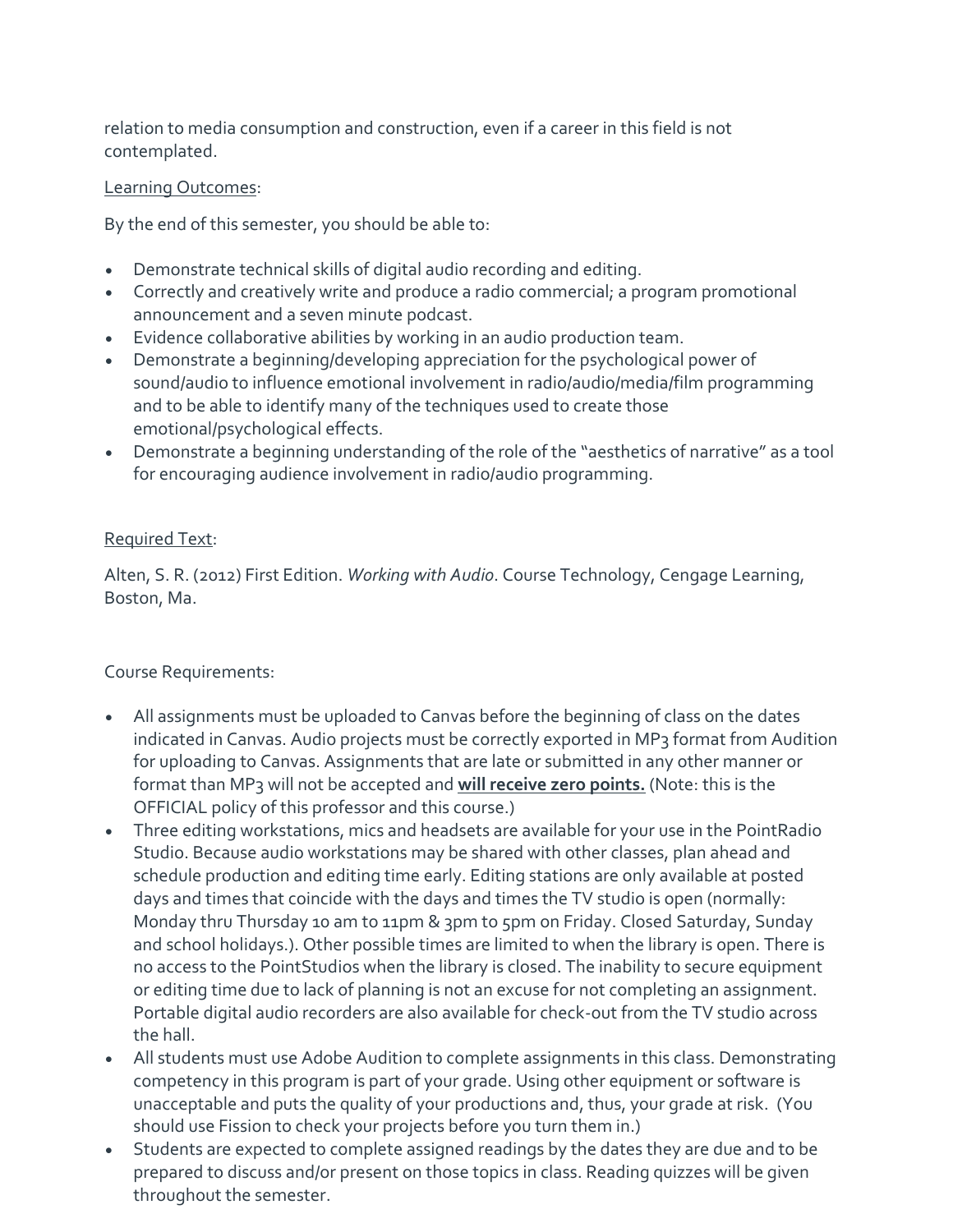- Production projects may be played during class for discussion. Comments directed toward the producer should be constructive and given in a courteous manner.
- Projects are to be completed by the individual student unless indicated otherwise. Grades for projects that require teamwork will be given to the entire team and team members may be asked to grade the contribution of other members of their production team.
- Students must take both exams at the days and times listed in the syllabus.

#### PointRadio Participation:

- All students in this course will participate in a weekly commitment to the operation of Point Radio. You are expected to start on time, end on time and follow the format specifications for PointRadio (formerly known as KPLR). All "broadcasts" are to be recorded, trimmed, "normalized" and uploaded with clear identification for credit. You are expected to create/participate in 10 weekly "broadcasts" for minimum credit (maintenance of your course grade). If you complete fewer than 10, your final grade will be reduced depending on the number of programs produced & uploaded. More programs produced and uploaded may give you additional point value to your final grade.
- Students have the sole responsibility for their commitments to the campus radio station and will face significant penalties when those obligations are not met. On-air shifts must be covered even if the person cannot be there due to illness or extenuating circumstances. You must provide me with documentation for missing an air shift due to illness or emergency.
- The student MAY switch duties with another person in the class. However, this must be arranged a minimum of 48 hours in advance and the PointRadio manager (not the Professor) must be notified of the change prior to the person's air shift or other responsibility.
- News personnel carry the same responsibilities as on-air personalities. Contact the Station Manager before noon if you cannot participate in your air shift due to illness or emergency situation.
- Failure to cover air shifts without a documented excuse will result in a penalty of 10% off the student's final course grade for each occurrence.
- In addition to on-air work, students in this class will be asked to assist with PointRadio events. Failure to follow through on these commitments will result in a deduction of PointRadio participation points.

#### Attendance:

- Attendance will be taken in all classes. As noted in the university catalog, students who miss 10% of class sessions (that means 1.5 sessions) will be reported to the Vice Provost of Academic Administration. Missing 20% of class sessions will result in the student being deenrolled from this course. This rule will be strictly enforced. Remember missing ONE session of 2075 is like missing a whole week of another class.
- The communication industry is time sensitive. Professionals in this business succeed or fail depending on their ability to meet deadlines and follow through on commitments. Now is an excellent time to develop good habits. With this in mind, students are expected to be on time to class. Entering the room after class has started is disruptive to other students and to the continuity of the session. Attendance is taken promptly at the time class is scheduled to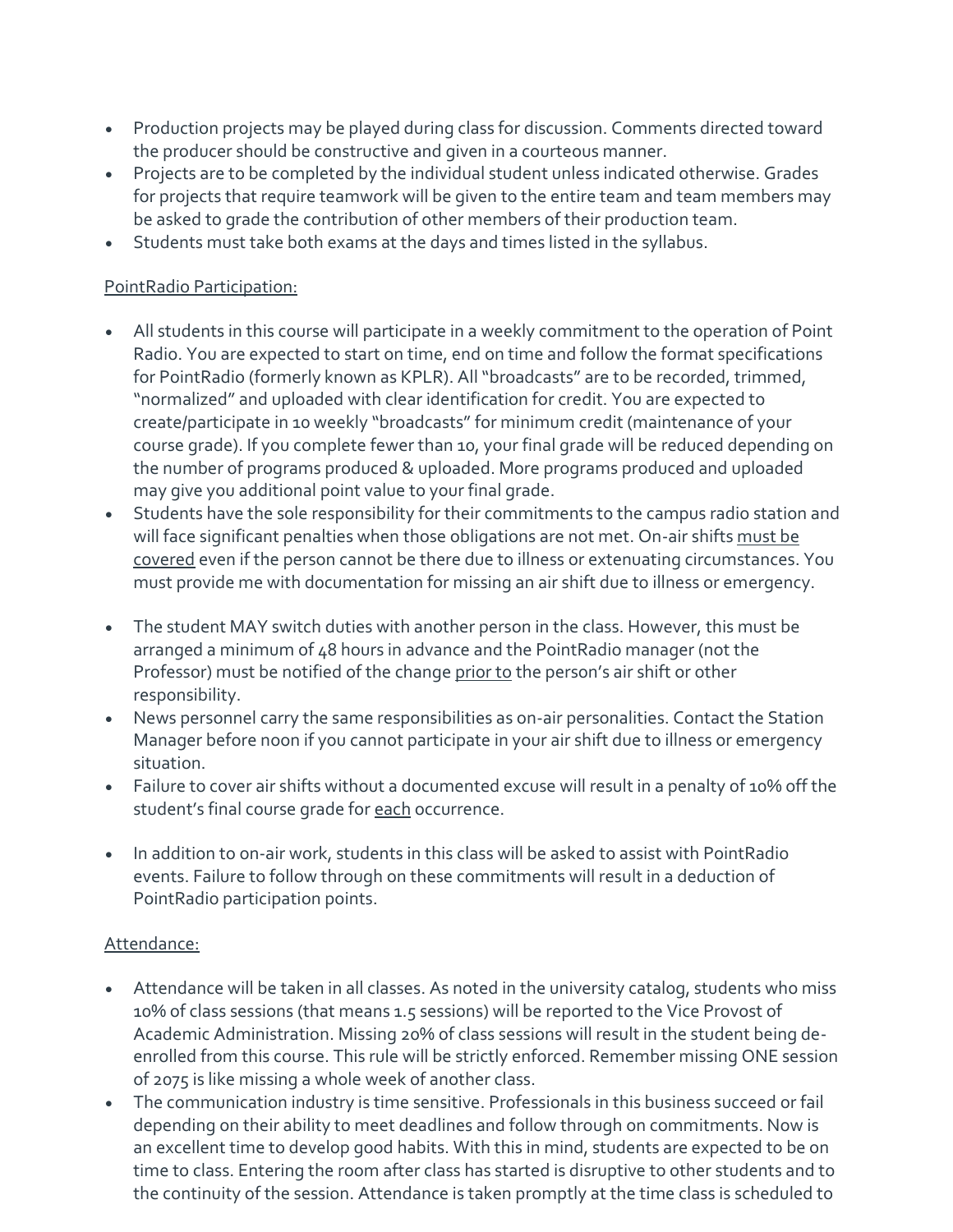begin. If you are not here when I take attendance, you will be counted as late or absent unless you see me personally at the end of class. Students who are chronically late may be asked to withdraw from the class.

- Attendance in class means that you are fully attending to the course. Students, who choose to read/watch the internet, use their cell phone, text, engage in irrelevant and disruptive conversations, study for their next class, etc… will be asked to put their "extra-curricular" activities away or they may be confiscated by the professor. There are no exceptions to this policy, so please do not ask. Laptops and cell phone use are not permitted in class, unless permission is requested and received from the professor in advance. If violations of this policy are repeated, the professor will collect all cell phones at the beginning of class and return them when class is over. While in Bresee, you may use the "in class" computers for taking notes, etc. All exams and quizzes must be taken on school computers (not on laptops, cell phones or tablets).
- In the event that you miss class, you will be expected to get notes, handouts, and assignments from someone in class. (Your radio partner would be an excellent candidate.) **Do NOT ask the Professor for notes.** You are responsible for missed material and should try to make a friend or two in this class that you can count on.
- It is the student's responsibility to maintain his or her class schedule. Should the need arise to drop this course (personal emergencies, poor performance, etc.), the student has the responsibility to follow through (provided the drop date meets the stated calendar deadline established by the university), not the instructor. Simply ceasing to attend this course or failing to follow through to arrange for a change of registration (drop/add) may result in a grade of F on the official transcript.

#### Technology Policy

Students should only be using their laptop computers for class activities. If you are found to be doing activities unrelated to class on your laptop, the entire class may be asked to shut down their laptop computers. Cell phones are not allowed during class, except for note taking purposes. Put cell phones face down with the sound "off" for the entire class session. I often confiscate phones if I see students being distracted by them. Do not be surprised if I take your phone from you. Making audio or video recordings of class sessions are not allowed (except as directed by the instructor). Students may not mass distribute course content in any form without permission of the instructor.

#### Notice to Students with Disabilities

While all students are expected to meet the minimum academic standards for completion of this course as established by the instructor, students with disabilities may require academic accommodations. At Point Loma Nazarene University, students requesting academic accommodations must file documentation with the Disability Resource Center (DRC), located in the Bond Academic Center. Once the student files documentation, the Disability Resource Center will contact the student's instructors and provide written recommendations for reasonable and appropriate accommodations to meet the individual learning needs of the student. This policy assists the University in its commitment to full compliance with Section 504 of the Rehabilitation Act of 1973, the Americans with Disabilities (ADA) Act of 1990, and ADA Amendments Act of 2008, all of which prohibit discrimination against students with disabilities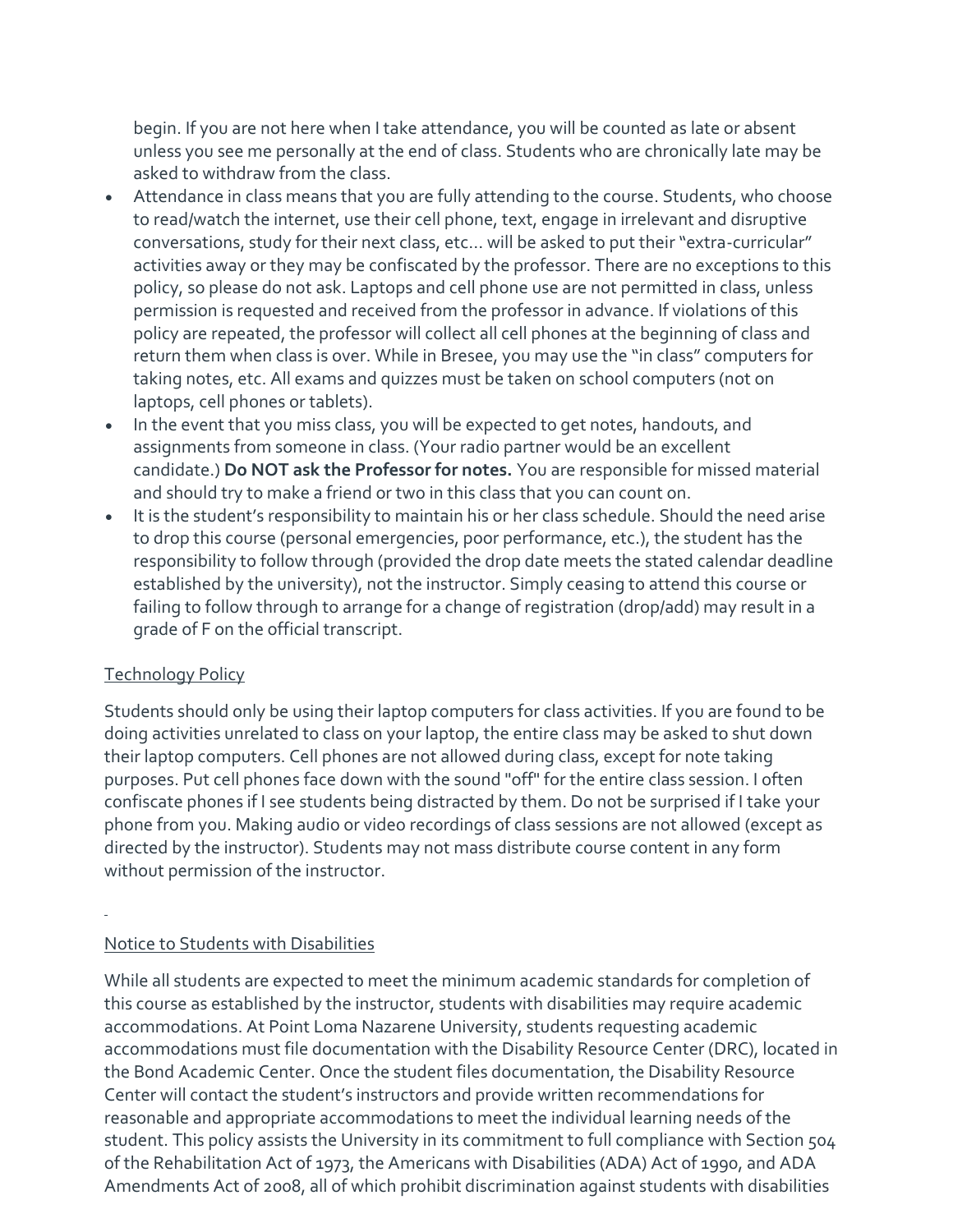and guarantees all qualified students equal access to and benefits of PLNU programs and activities.

#### Academic Dishonesty

Students should demonstrate academic honesty by doing original work and by giving appropriate credit to the ideas of others. As stated in the university catalog, "Academic dishonesty is the act of presenting information, ideas, and/or concepts as one's own when in reality they are the results of another person's creativity and effort. Such acts include plagiarism, copying of class assignments, and copying or other fraudulent behavior on examinations." Essentially, if you turn in work that is another person's work, without giving credit to the original person, it is plagiarism and is punishable by an automatic failing grade in this class (see PLNU's Academic Policies for more details). It is also possible to be expelled from PLNU if the student is found to be in the habit of dishonesty.

#### FERPA Policy

In compliance with federal law, neither PLNU student ID nor social security number should be used in publicly posted grades or returned sets of assignments without student written permission. This class will meet the federal requirements by distributing all grades and papers individually. Also in compliance with FERPA, you will be the only person given information about your progress in this class unless you have designated others to receive it in the "Information Release" section of the student portal. See Policy Statements in the undergrad student catalog.

#### Changes to Syllabus:

The instructor reserves the right to make amendments, additions or deletions to this syllabus. It is each student's responsibility to stay current and be aware of any changes. The online syllabus will be the most current.

#### Official Means of Communication:

The official means of communication at Point Loma Nazarene University is the "university email". Your communications MAY be informally done using texting or other methods, but those are not official. If you must communicate with the professor concerning class attendance, grading, projects, policies or any other serious school business topic you must do it by email. Other methods are NOT official.

#### **Grading**

Grades are based on the percentage system listed below. This enables students to keep track of their total score and to estimate their grade at any point in the semester.

| Assignments (relative points as listed) | 55% |
|-----------------------------------------|-----|
| Participation & Attendance              | 15% |
| Reading quizzes                         | 10% |